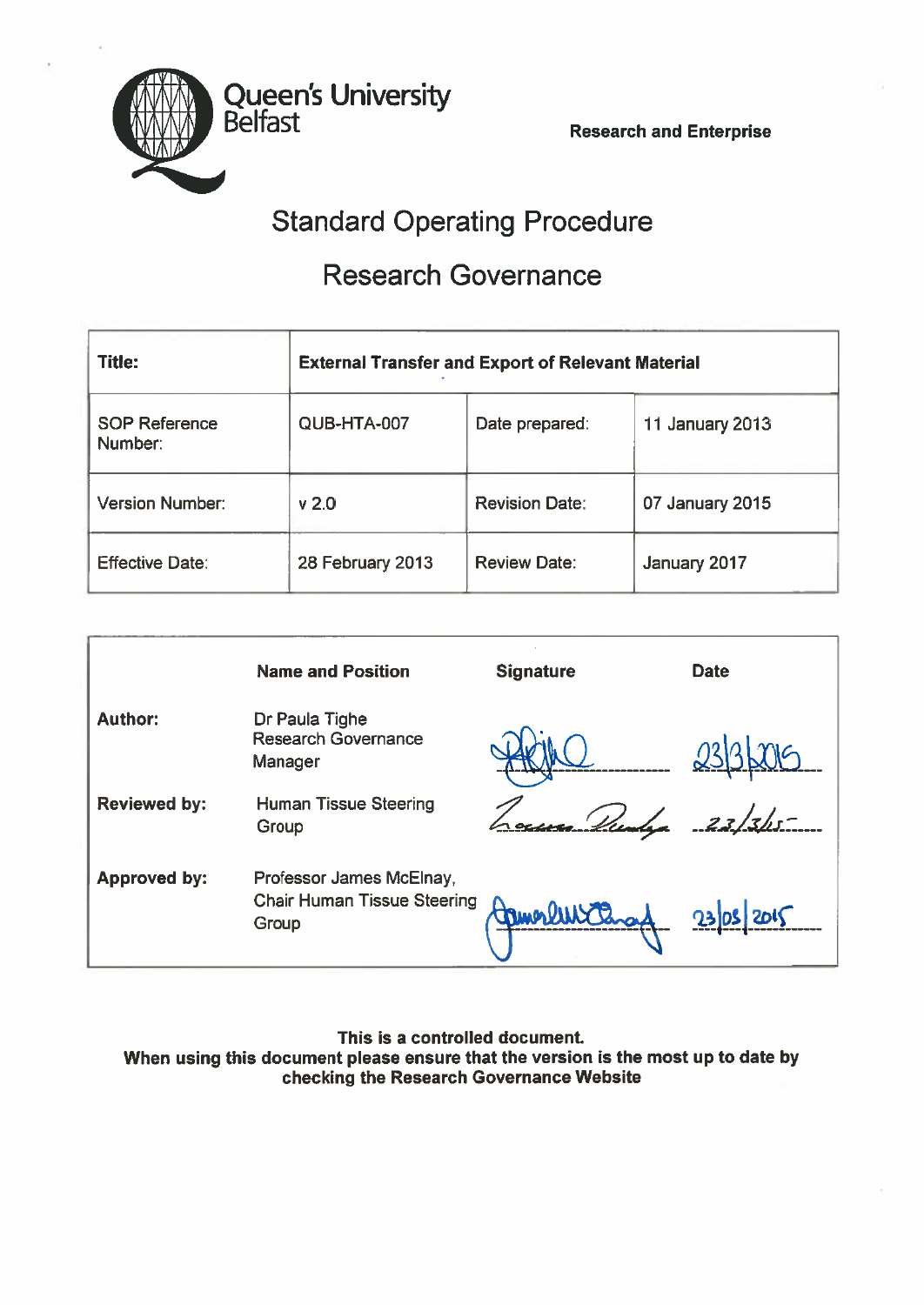# Do Not Copy

# Revision Log

| <b>Previous Version</b><br>number | Date of<br>Review/Modification | Reason for<br>Review/Modification                           | <b>New Version Number</b> |
|-----------------------------------|--------------------------------|-------------------------------------------------------------|---------------------------|
| 009/003                           | 11/01/2013                     | Rewrite because of<br>integration to Research<br>Governance | v1.0                      |
| Final v 1.0                       | 07/01/2015                     | <b>Periodic Review</b>                                      | Final v 2.0               |
|                                   |                                |                                                             |                           |

 $\overline{\phantom{a}}$ 

 $\frac{1}{2}$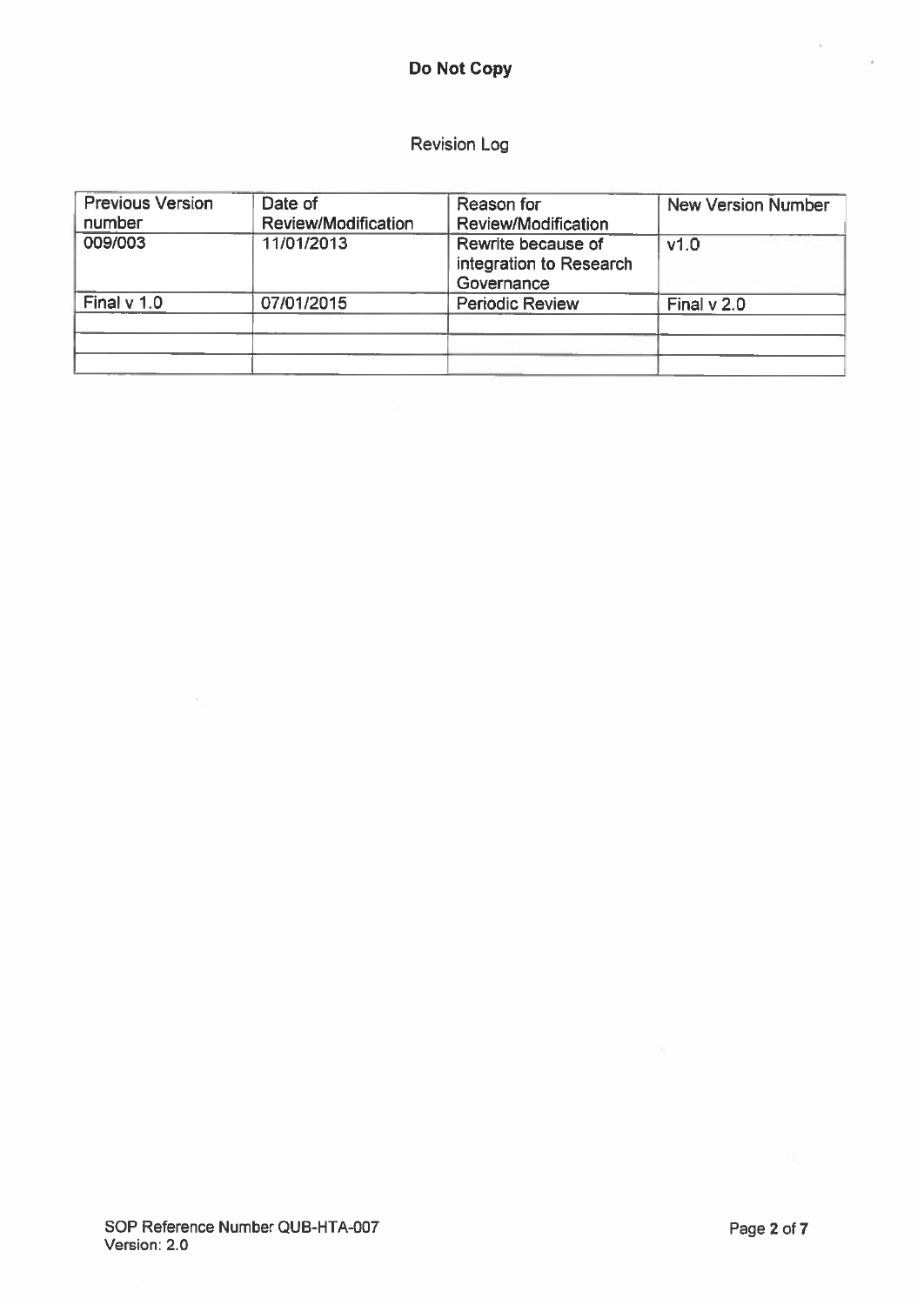#### 1. Purpose

This Standard Operating Procedure (SOP) describes the processes involved and requirements for the external transfer and expor<sup>t</sup> of relevant material from Queen's University Belfast.

# 2. Introduction

The Human Tissue Act 2004 (HT Act) came into force on the 01 September 2006 and provides <sup>a</sup> framework for regulation of research involving the removal, storage, use and disposal of human tissue. The Human Tissue Authority (HTA) Code of practice 8 - Import and expor<sup>t</sup> of human bodies, body parts and tissue provides guidance on the standards expected for establishments exporting human tissue.

The HTA defines 'export' as transfer from England, Wales or Northern Ireland to <sup>a</sup> place outside these countries. Transfer of relevant material to Scotland is defined as export. External transfer is transfer from the University to premises within England, Wales and Northern Ireland.

#### 3. Scope

This SOP applies to all members of University staff; both academic and suppor<sup>t</sup> staff as defined by Statute 1 and including honorary staff and students who are involved with the transfer or expor<sup>t</sup> of relevant material from Queen's University Belfast.

Note: Human tissue samples collected as par<sup>t</sup> of <sup>a</sup> clinical trial of an investigative medicinal product (CTIMP) or samples acquired from the Northern Ireland Biobank will have their own procedures and requirements and should not follow this SOP.

#### 4. Responsibilities

#### 4.1 Designated Individual

The Designated Individual (Dl) is responsible for ensuring that appropriate transfer and expor<sup>t</sup> procedures are in place and that the storage premises are suitable as required by the terms of the HTA licence.

#### 4.2 Person Designated

The Person Designated (PD) is responsible for providing advice and guidance on the transfer and expor<sup>t</sup> of relevant material for their area as required.

#### 4.3 Chief Investigator or Custodian

The Chief Investigator (CI) or custodian of the material is responsible for ensuring all relevant material is transferred or exported in accordance with the requirements of this SOP and that appropriate records are maintained.

#### 4.4 Researcher and Support Staff

The researcher and/or other suppor<sup>t</sup> staff undertaking tasks related to the transfer or expor<sup>t</sup> of human tissue samples must ensure that these are carried out in accordance with this SOP and that appropriate records are maintained.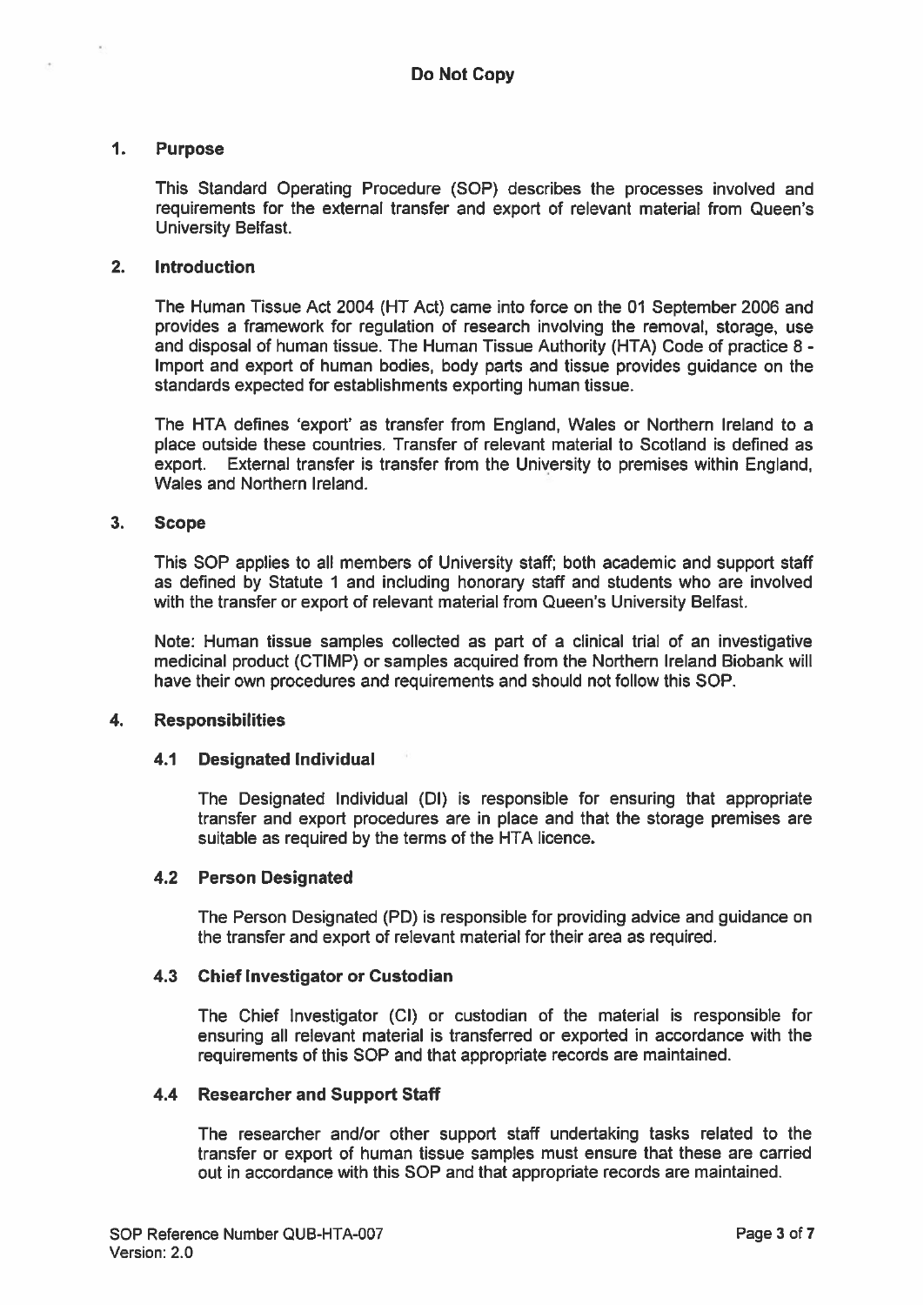# 5. Procedure

#### 5.1 Consent

Exported material must be used, handled, stored, transported and disposed of in accordance with the consent provided by the donor of the material. Prior to external transfer or expor<sup>t</sup> of relevant material, the sender (Cl or custodian) must check the terms of the donor consent and ensure that there is consent for the sample transfer and if appropriate consent for use in future research.

#### 5.2 Anonymisaton

Samples must be sent in an anonymised form, unless there is explicit consent for transferring identifiable information from the research participant and this has been approved by <sup>a</sup> Research Ethics Committee.

#### 5.3 Material Transfer Agreements

In circumstances where material collected before or after the implementation of the NT Act, is being transferred from the University licensed site to another organisation, and there are no existing research agreements in <sup>p</sup>lace to govern the transfer (eg service level agreement, collaboration agreemen<sup>t</sup> or clinical trial agreement) then <sup>a</sup> Material Transfer Agreement (MTA) is required.

MTAs define the terms and conditions of sample transfer, including requirements for ethical approval, confidentiality, intellectual property and commercial use, publication rights, liability, description of material, intended use and disposal/return arrangements of the material following completion of the research.

<sup>A</sup> Request for External Transfer or Export of Human Tissue form (Appendix 1) must be completed and submitted to the Research Governance Team prior to any external transfer. Research Governance will liaise with the Contacts Team to ensure a MTA is drafted and that sign-off from an authorised University signatory is obtained. Individual CIs or researchers cannot sign <sup>a</sup> MTA on behalf of the University.

Where <sup>a</sup> MTA is required, authorised signatories from the sending and receiving organisations must both sign the agreemen<sup>t</sup> before any samples are sent.

# 5.4 QOL Tissue Register and Records

The Cl (or designated researcher) must maintain <sup>a</sup> register of when the samples were transferred and to whom.

The QOL Tissue Register must be updated when any relevant material is externally transferred or exported from the University (see QUB-HTA-OO1).

Records of transport and delivery, Material Transfer Agreements (MTAs) or Service Level Agreements (SLA5) must be maintained.

#### 5.5 Transportation

Relevant material must be packaged and transported in accordance with any applicable regulations for hazardous material (eg the International Air Transport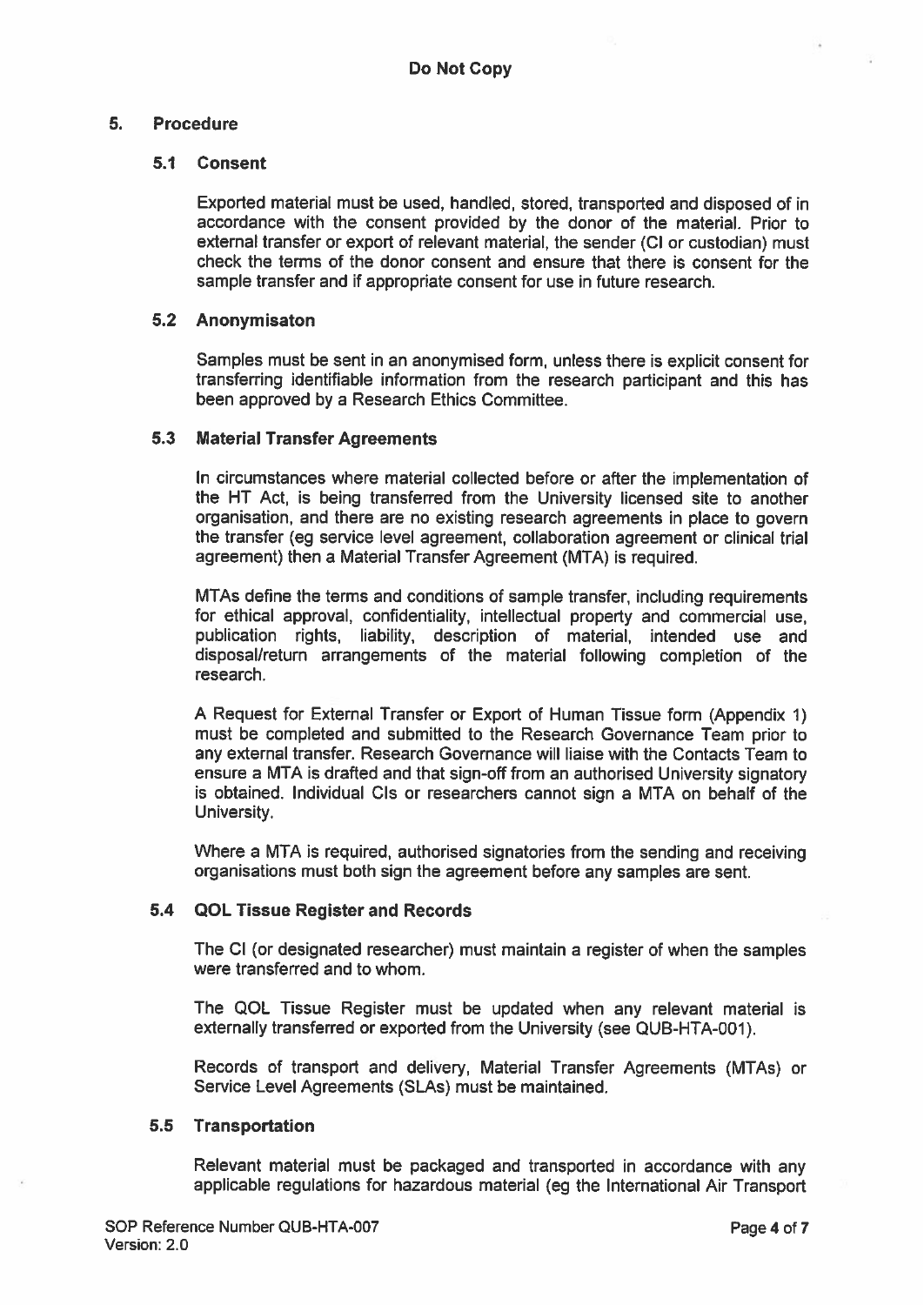Association (IATA) Dangerous Goods Regulations, European Agreement concerning the International Carriage of Dangerous Goods by Road (ADR), Regulations Concerning the International Carriage of Dangerous Goods by Rail (RID), International Maritime Dangerous Goods (IMDG) Code).

#### 6. References

Human Tissue Authority Code of practice 8- Import and expor<sup>t</sup> if human bodies, body parts and tissue

http://www.hta.gov.ukllegislationpoliciesandcodesofpractice/codesofpractice/codesimp ortandexpod.cfm (last accessed February 2015)

Human Tissue Authority definition of relevant material hftp://www.hta.gov.ukllegislationpoliciesandcodesofpractice/deflnitionofrelevantmateria I.cfm (last accessed February 2015)

QUB Safety Service Transport of Dangerous Goods http://www.qub.ac.uk/directorates/HumanResources/OccupationalHealthandSafety/Gui danceNotes/TransportofDangerousGoods/ (last accessed February 2015)

# 7. Appendices

Appendix 1 Request for External Transfer or Export of Human Tissue Form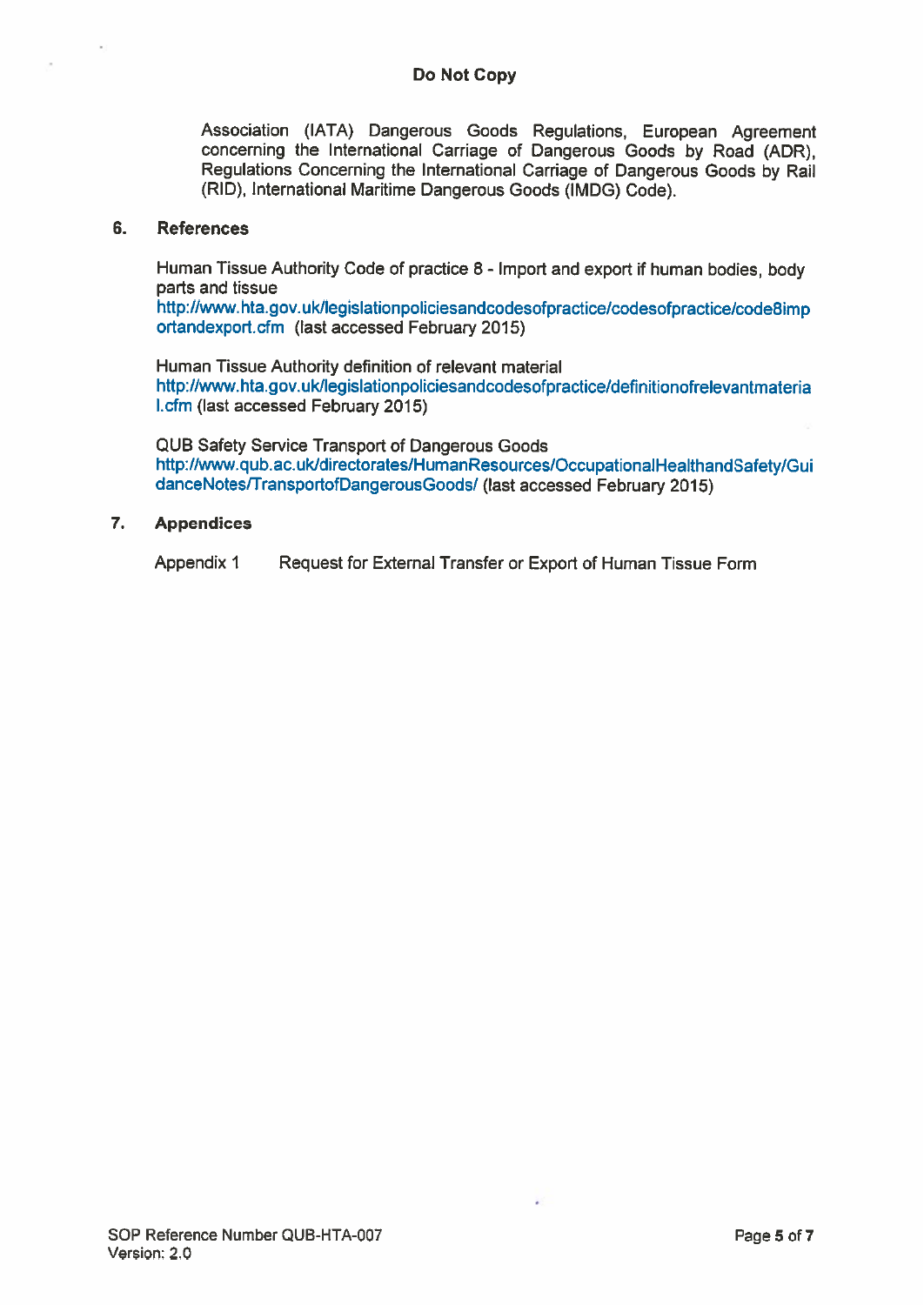

QUB-HTA-007 Appendix1

# Request for External Transfer or Export of Human Tissue

To be completed by the Chief Investigator or Custodian responsible for undertaking the external transfer or expor<sup>t</sup> of relevant material from the University and submitted to the Research Governance Team (researchgovernance@qub.ac.uk).

| Chief Investigator/Custodian details                                   |                 |        |  |  |  |
|------------------------------------------------------------------------|-----------------|--------|--|--|--|
| Name:                                                                  | Title:          |        |  |  |  |
| Contact details:                                                       | Address/Centre: |        |  |  |  |
| E-mail:                                                                |                 |        |  |  |  |
| Telephone:                                                             |                 |        |  |  |  |
| <b>Study Details</b>                                                   |                 |        |  |  |  |
| <b>Research Study Title:</b>                                           |                 |        |  |  |  |
| Has appropriate consent for the use of the samples been obtained?      |                 | Yes/No |  |  |  |
| Are you a named co-investigator?                                       |                 |        |  |  |  |
| <b>Ethical Approval Reference Number</b>                               |                 |        |  |  |  |
| Materials Transfer Agreement (MTA) reference (if appropriate)          |                 |        |  |  |  |
| <b>Recipient details</b>                                               |                 |        |  |  |  |
| Name of recipient organisation                                         |                 |        |  |  |  |
| Address/country of recipient organisation                              |                 |        |  |  |  |
| Name of the recipient                                                  |                 |        |  |  |  |
| Name of the authorised signatory for the                               |                 |        |  |  |  |
| recipient organisation                                                 |                 |        |  |  |  |
| <b>Sample details</b>                                                  |                 |        |  |  |  |
| Type of sample (eg liver biopsy)                                       |                 |        |  |  |  |
| Quantity of samples (eg 10 x 0.5g)                                     |                 |        |  |  |  |
| <b>Storage Conditions</b>                                              |                 |        |  |  |  |
| Under what conditions will the samples be                              |                 |        |  |  |  |
| stored? (eg -80°C)                                                     |                 |        |  |  |  |
| <b>Use/Analysis</b>                                                    |                 |        |  |  |  |
| Description of how the relevant material will be used:                 |                 |        |  |  |  |
|                                                                        |                 |        |  |  |  |
|                                                                        |                 |        |  |  |  |
| Planned fate of samples following project completion                   |                 |        |  |  |  |
| (in accordance with the terms of the MTA or other agreement)           |                 |        |  |  |  |
| Return to Queen's University Belfast                                   |                 | Yes/No |  |  |  |
| Transfer to another organisation                                       |                 | Yes/No |  |  |  |
| If yes, give details:                                                  |                 |        |  |  |  |
| Retain samples                                                         |                 | Yes/No |  |  |  |
| <b>Disposal</b>                                                        |                 | Yes/No |  |  |  |
| <b>Other contracts</b>                                                 |                 |        |  |  |  |
| Are there any other contractual arrangements (eg funding stipulations) |                 | Yes/No |  |  |  |
| pertaining to the samples?                                             |                 |        |  |  |  |
| If yes, give details:                                                  |                 |        |  |  |  |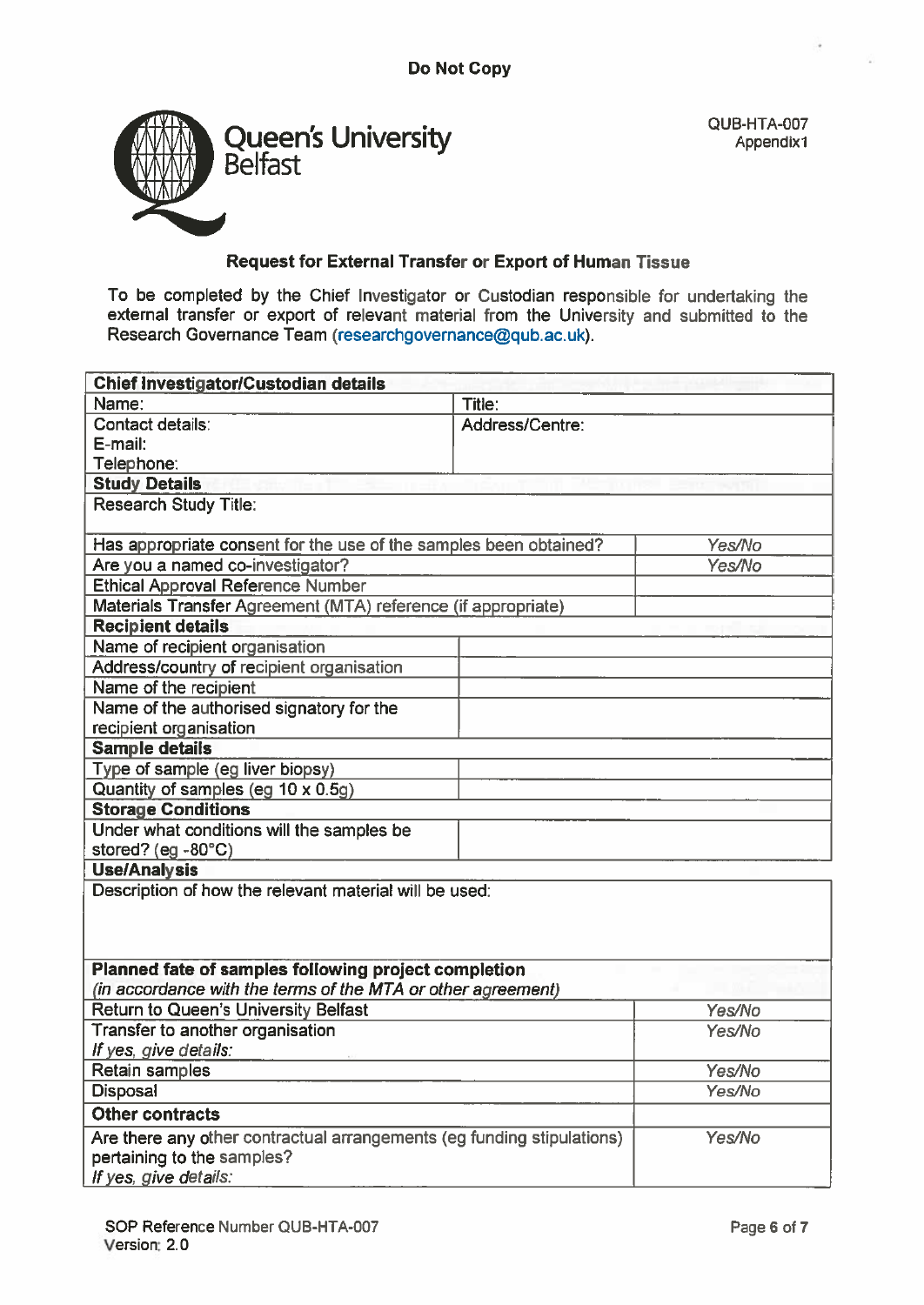I confirm that the information above is accurate and complete and that the QOL Tissue Register will be fully updated following the transfer/export of the tissue samples.

Signature of the Chief Investigator/Custodian

Date..........................

 $\vec{a}$ 

ó,